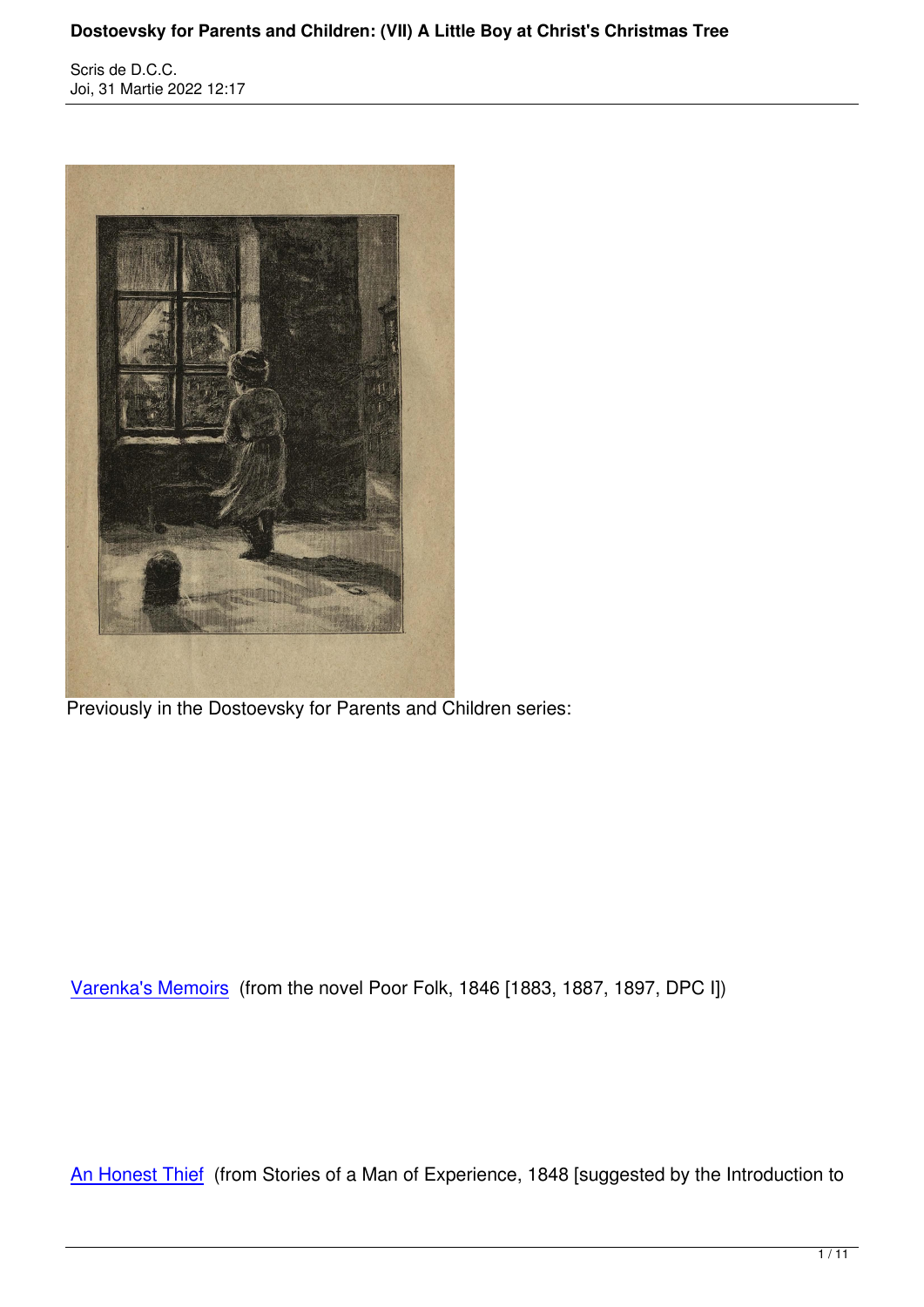the 1897 anthology, DPC V]

Nellie's Story (from The Insulted and Injured, 1861 [1883, 1887, DPC VI]

At The Select Boarding School (from the novel The Adolescent, 1875 [1883, 1897, DPC II])

The Merchant's Story (from the novel The Adolescent, 1875 [1897, DPC IV])

The Peasant Marey (from The Diary Of A Writer, February 1876 [1883, 1897, DPC III])

{In square brackets we indicate the original Anna Grigorievna Dostoevskaya anthologies in which each story appeared, followed by its order of posting in the present Dostoevsky for Parents and Children (DPC) collection. Thus, [1883, 1897, DPC II] means the story appeared in the first (1883) and third (1897), but not in the second (1887) Anna Dostoevskaya anthology, and as the second in this series of postings. Please find here our brief introduction to the original Dostoevsky for Children anthologies, and to this English online version.}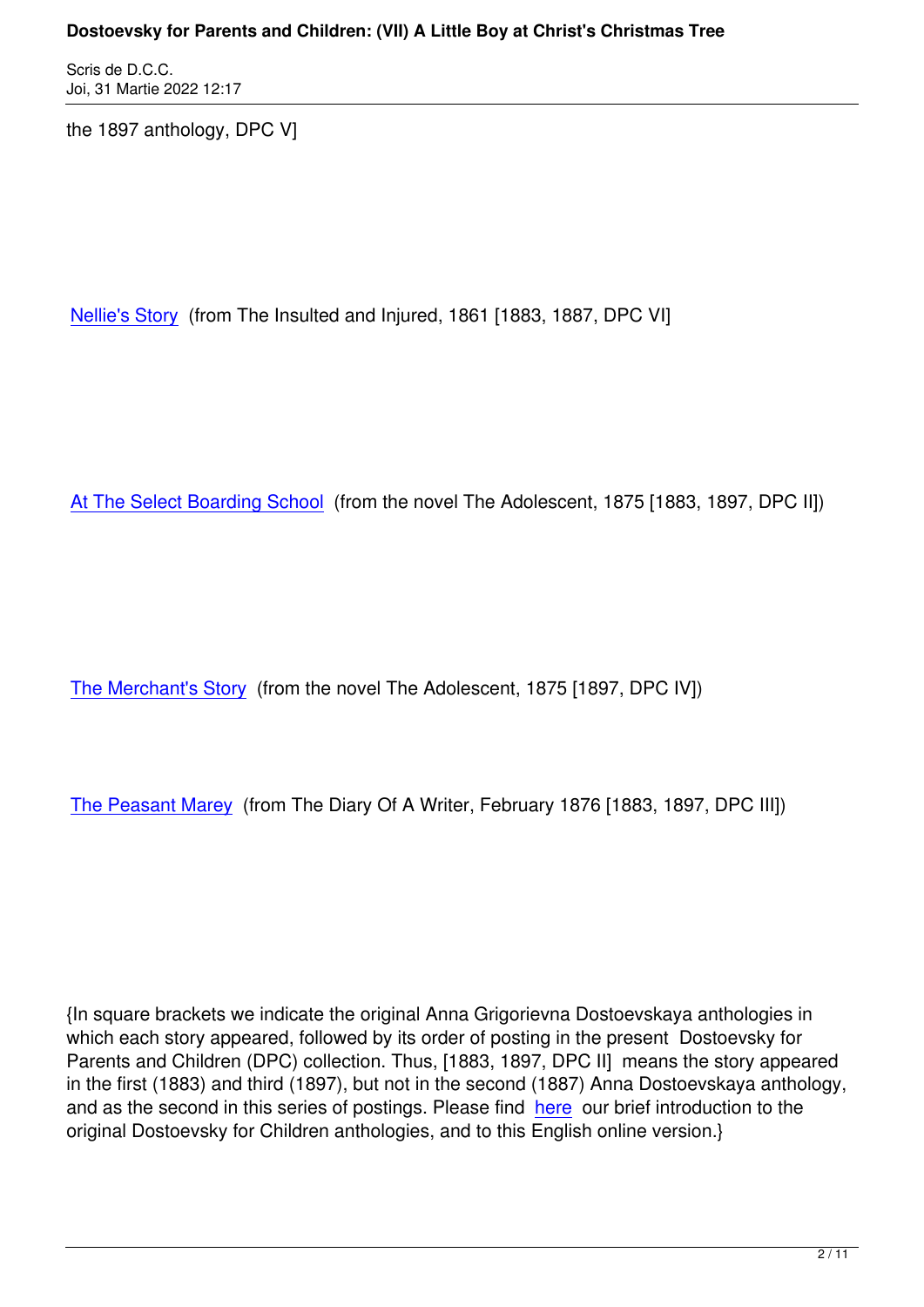---//---

A Christmas story consonant with the idea that all real joy is hidden in the Cross ... Does it not also read almost like an alternative epilogue to

Nellie's story

? Is it not more timely today than yesterday, this [year than yesteryear? But let us](#selection-97.332-97.393) also notice, with

[Met. Anthony](index.php/dostoievski/721-dostoevsky-for-parents-and-children-vi-nellies-story.html) Khrapovitsky

, its inner regenerative power:

'We have spoken of the prophetic heart, of man's soul which knows tenfold more than "the person itself." It is in this soul, according to its very nature and also owing to the recollections of childhood preserved, in this soul, even disfigured by passions, lies, and theomachia [fighting against God], that there still remains a deep penchant for holy salutary compassion. If only man would not rudely repulse this sacred emotion, but would follow its indications... The author is not preaching "rosy Christianity", as K. Leontiev accused him: his task is to persuade people of the possibility of regeneration offered to them by God and their own soul; their using it depends on their free will... [W]e are convinced that all the listeners and we hope most readers of the moving story of Dostoevsky "A Little Boy at Christ's Christmas Tree" should be included [among those "whose hearts were softened" by it]… [T]he author, and sometimes his friend, the writer [Dimitri V.] Grigorivich, read [this story] at literary gatherings. On these occasions tears of Christian compassion for the little orphan, freezing under the lighted windows of a lordly house where children enjoyed themselves around the Christmas tree, welled up in the eyes of many even of the male listeners, not to mention most of the female ones. Christ the Saviour came to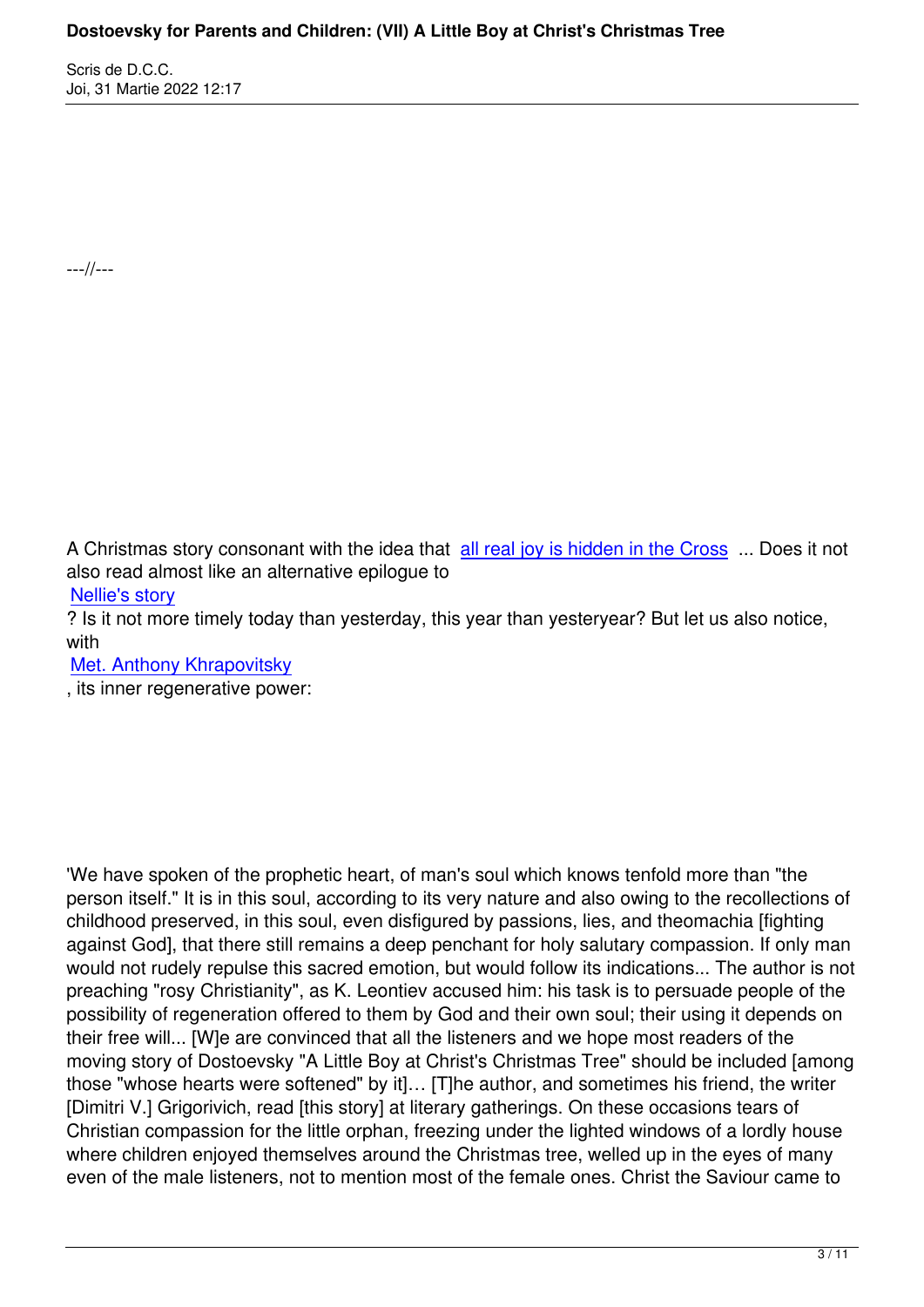the boy and carried him to heaven to enjoy an eternal Christmas. He was met there by his mother, who had died an hour earlier in the basement; her corpse, growing cold, had frightened the child. This is how strong compassion is. Not for nothing does our author write: if you pity an unprotected being, you will get attached to it, and strongly attached (The Adolescent.)' (Ludmila Koehler transl.)

\*\*\*

F.M. Dostoevsky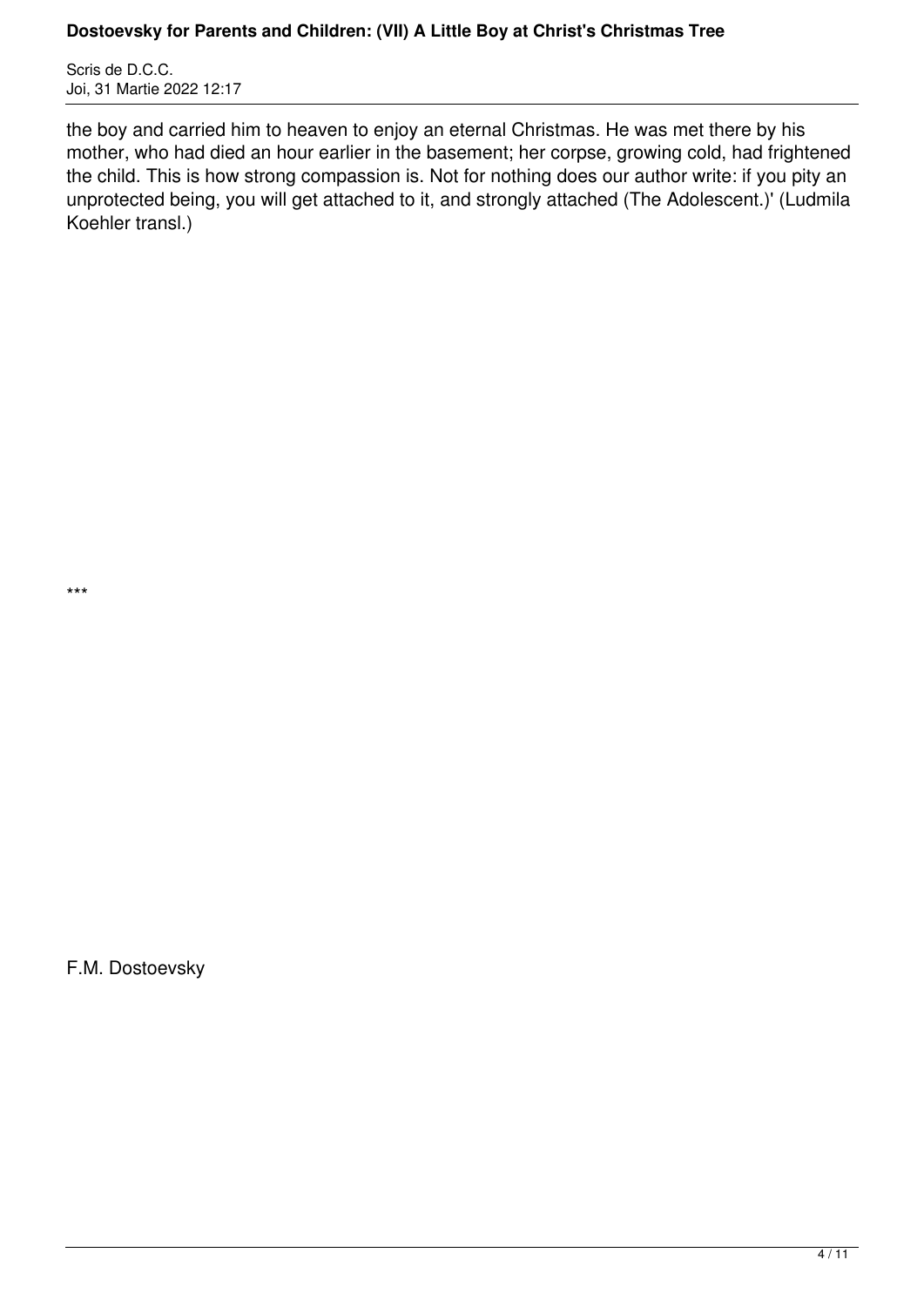A LITTLE BOY AT CHRIST's CHRISTMAS TREE

(from The Diary Of A Writer, January 1876; Boris Brasol transl., 1919; illustrated 1885 Russian edition here )

But I am a novelist, and it seems that one "story" I did invent myself. Why did I say "it seems," since I know for certain that I did actually invent it; yet I keep fancying that this happened somewhere, once upon a time, precisely on Christmas Eve, in some huge city during a bitter frost.

I dreamed of a little boy -very little- about six, or even younger. This little boy woke up one morning in a damp, cold basement. He was clad in a shabby dressing gown of some kind, and he was shivering. Sitting in the corner on a chest, wearily he kept blowing out his breath, letting it escape from his mouth, and it amused him to watch the vapor flow through the air. But he was very hungry.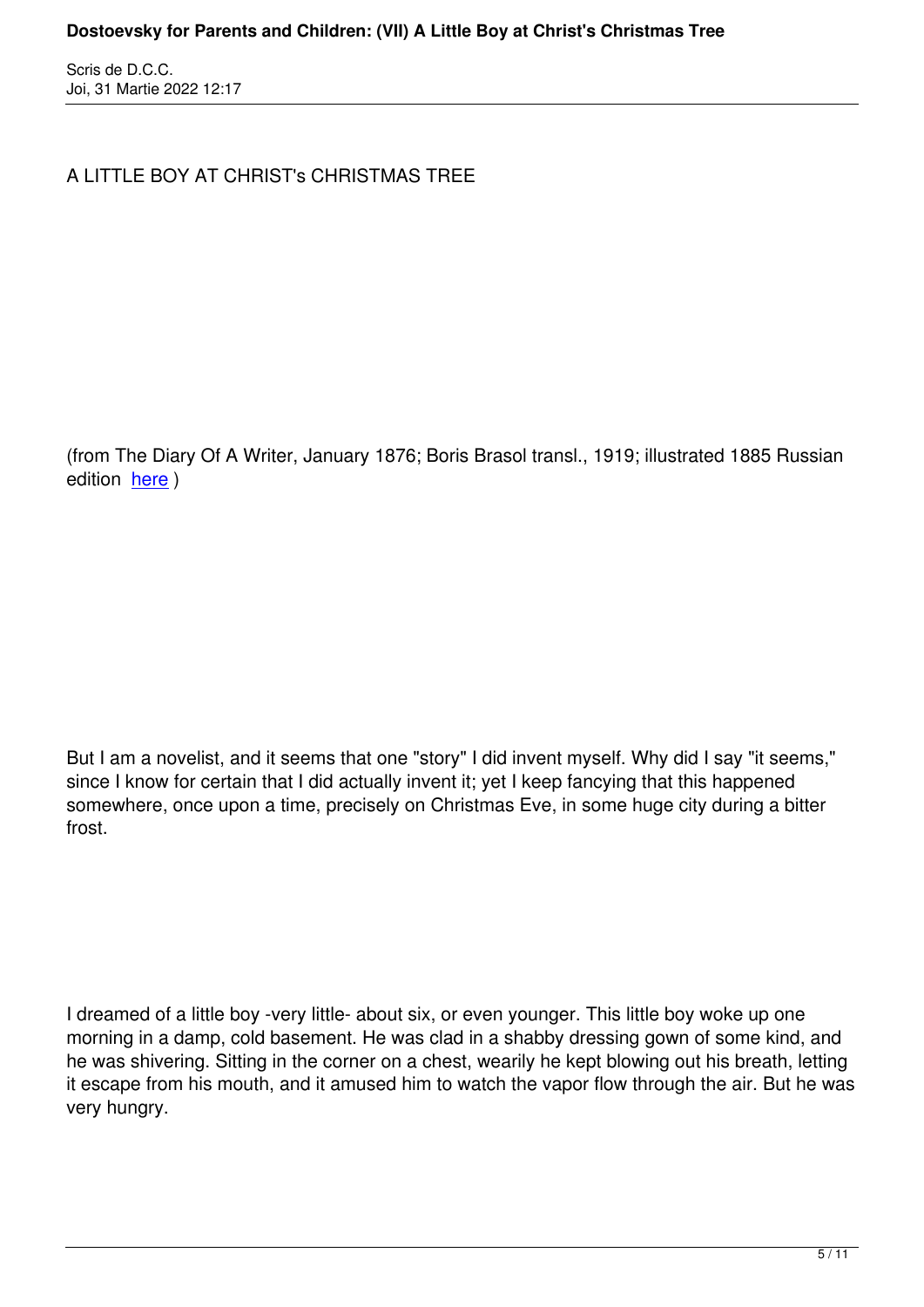Several times that morning he came up to the bedstead, where his sick mother lay on bedding thin as a pancake, with a bundle of some sort under her bead for a pillow.

How did she happen to be here? -She may have come with her little boy from some faraway town, and then suddenly she had fallen ill.

Two days ago the landlady of this wretched hovel had been seized by the police; most of the tenants had scattered in all directions - it was the holiday season - and now there remained only two. The peddler was still there, but he had been lying in a drunken stupor for more than twenty-four hours, not even having waited for the holiday to come. In another corner of the lodging an eighty year-old woman was moaning with rheumatism. In days past she had been a children's nurse somewhere. Now she was dying in solitude, moaning and sighing continuously and grumbling at the boy so that he grew too frightened to come near her. Somehow he had managed to find water in the entrance hall, with which to appease his thirst : but nowhere was he able to discover as much as a crust of bread. Time after time he came up to his mother, trying in vain to awaken her. As it grew dark, dread fell upon him. Though it was late evening, the candle was not yet lit. Fumbling over his mother's face he began to wonder why she lay so quiet, and why she felt as cold as the wall. "It's rather chilly in here," he said to himself.... For a moment he stood still, unconsciously resting his hand on the shoulder of the dead woman. Then he began to breathe on his tiny fingers in an attempt to warm them, and, suddenly, coming upon his little cap that lay on the bedstead, he groped along cautiously and quietly made his way out of the basement. This he would have done earlier had he not been so afraid of the big dog upstairs on the staircase, which kept howling all day long in front of a neighbor's door. Now the dog was gone, and in a moment he was out in the street.

"My God, what a city I " - Never before had he seen anything like this. There, in the place from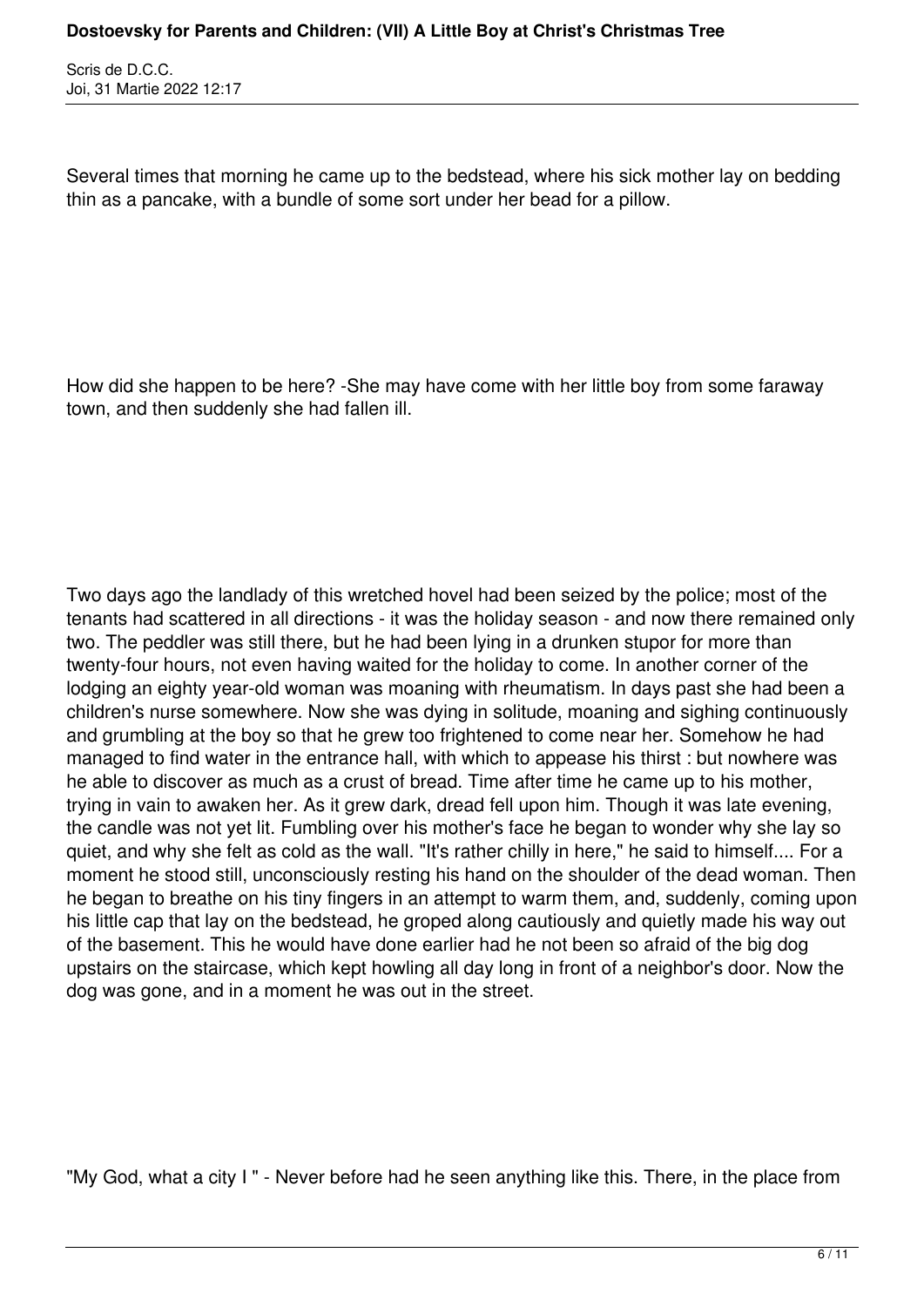## **Dostoevsky for Parents and Children: (VII) A Little Boy at Christ's Christmas Tree**

Scris de D.C.C. Joi, 31 Martie 2022 12:17

which he had come, at night, everything was plunged into dark gloom - just a single lamp-post in the whole street! Humble wooden houses were closed in by shutters; no sooner did dusk descend than there was no one in sight; people locked themselves up in their homes, and only big packs of dogs - hundreds and thousands of them - howled and barked all night. Ah, but out there it was so warm, and there he had been given something to eat, while here.... "Dear God, I do wish I had something to eat!" - And here - what a thundering noise! What dazzling light! What crowds of people and horses and carriages! And what biting frost! What frost! Vapor, which at once turned cold, burst forth in thick clouds from the horses' hot-breathing muzzles. Horseshoes tinkle as they strike the stones through the fluffy snow. And men pushing each other about.... "But, good heavens, how hungry I am! I wish I had just a tiny bit of something to eat!" And suddenly he felt a sharp pain in his little fingers. A policeman passed by and turned his head away, so as not to take notice of the boy.

"And here is another street. -Oh, how wide it is : Here I'll surely be run over! And how people shout and run and drive along I And what floods of light! Light everywhere! Look, what's this? Oh, what a huge window and, beyond it, a hall with a tree reaching up to the ceiling. It's a Christmas tree covered with gleaming lights, with sparkling bits of gold paper and apples, and all around are little dolls, toy-horses. Lots of beautifully dressed, neat children running about the hall; they laugh and play, and they eat and drink something. And see, over there, that little girl now she starts to dance with a boy! What a pretty little girl she is! And just listen to the music! You can hear it from inside, coming through the window!"

The little boy gazes and gazes and wonders; he even starts laughing, but... his toes begin to hurt, while the little fingers on his hand have grown quite red-they won't bend any longer, and it hurts to move them. And when at last he became fully aware of the sharp pain in his fingers, he burst into tears and set off running.

Presently, through another window, he catches sight of a room, with trees standing in it, and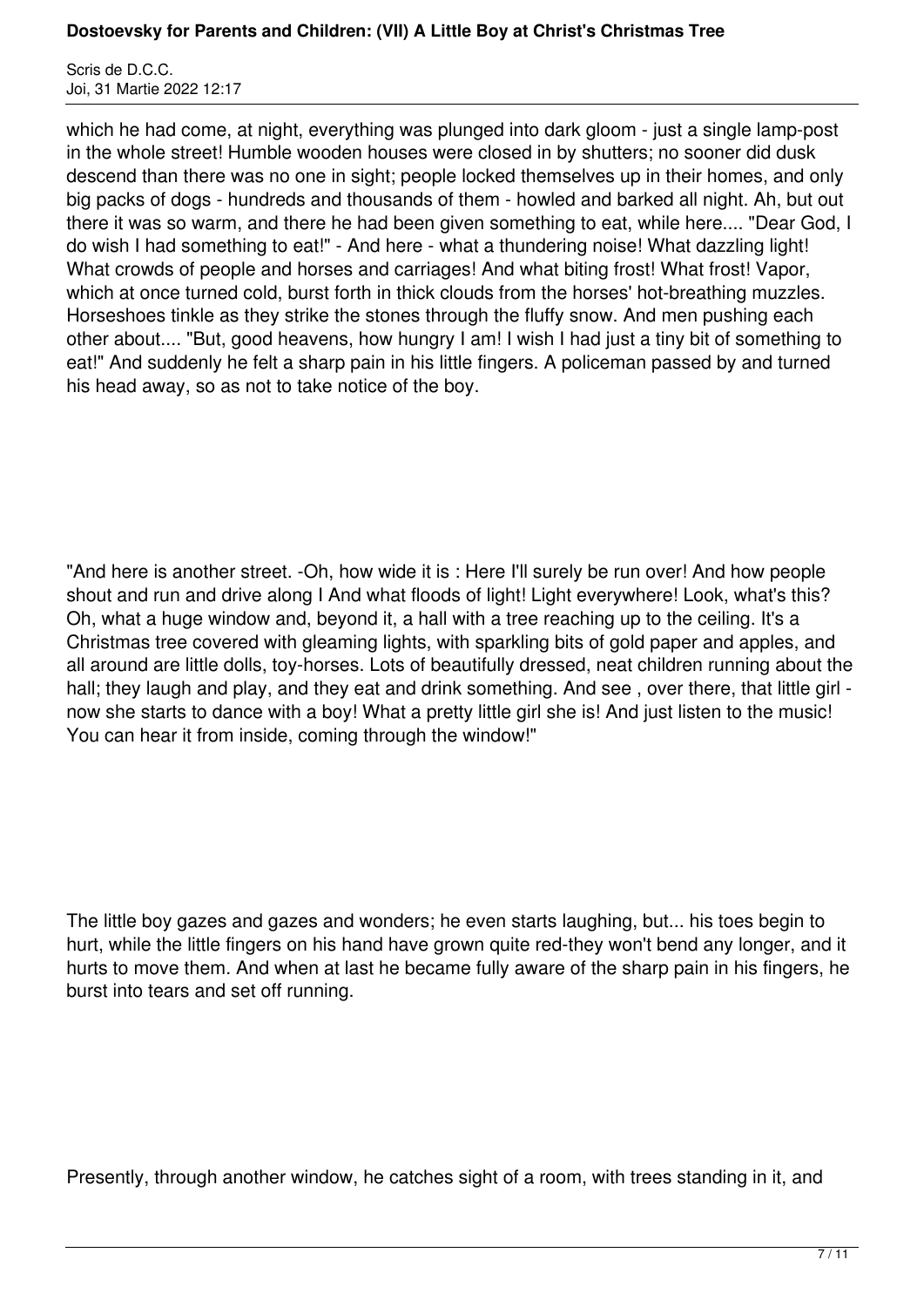tables loaded with cakes, all sorts of cakes - almond cakes, red cakes, yellow cakes!... Four beautifully dressed ladies are sitting in the room; whoever enters it is given a cake.... Every minute the door opens, and many gentlemen come in from the outside to visit these ladies. The boy stole up, quickly pushed the door open, and sidled in. Oh, how they started shouting at him and motioning him out! One of the ladies hurried toward him, thrust a small copper coin into his hand, but she opened the door into the street. How frightened he was! The coin rolled from his hand, bouncing down the steps he was just unable to bend his little red fingers to hold on to it.

Very fast, the little boy ran away, and quickly he started going, but he himself did not know whither to go. Once more he was ready to cry, but he was so frightened that he just kept on running and running, and blowing on his cold little hands. How dreadfully lonesome he felt, and suddenly despair clutched at his heart.

But lo! -What's going on here? -In front of a window people are standing crowded together, lost in admiration... Inside they see three tiny dolls, all dressed up in little red and green frocks, so real that they seem alive! A kindly-looking old man is sitting there, as if playing on a big violin ; and next to him-two other men are playing small violins, swinging their heads to the rhythm of the music; they look at each other, their lips move, and they talk - they really do, but one simply can't hear them through the window pane.

At first the little boy thought that these moving figures were alive, but when at last he realized that they were only small puppets, he burst into laughter. He had never seen such figurines, and he didn't even know that such existed! He felt like crying, and yet the dolls looked so funny to him - oh, how funny!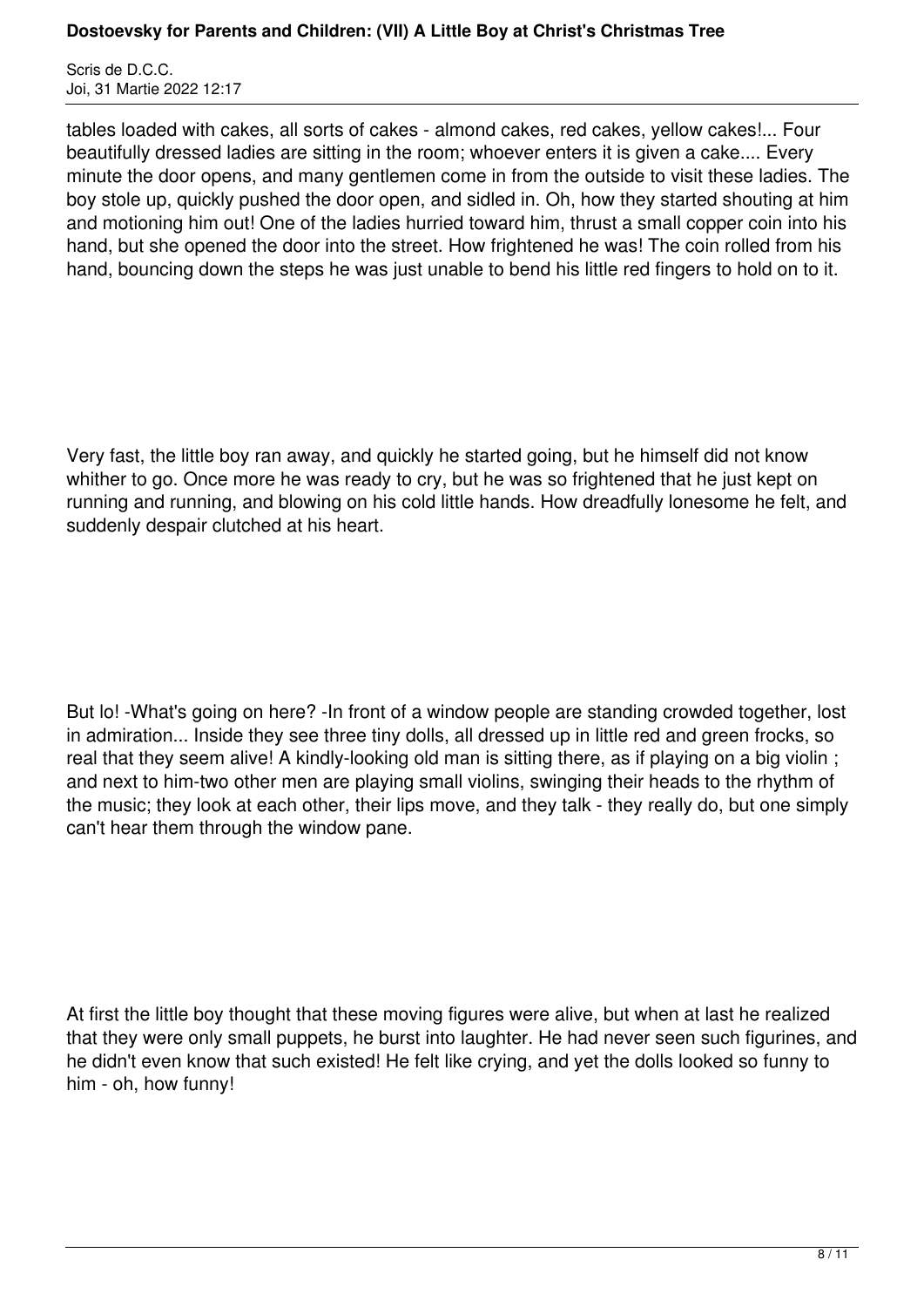Suddenly he felt as if somebody grabbed him by his dressing gown: a big bully of a boy, standing close by, without warning, struck him on the head, tore off his cap and kicked him violently. The little fellow fell down, and the people around began shouting. Scared to death, he jumped quickly to his feet and scampered off. All of a sudden he found himself in a strange courtyard under the vault of a gateway, and leaped behind a pile of kindling wood: "Here they won't find me! Besides, it's dark here!"

He sank down and huddled himself up in a small heap, but he could hardly catch his breath for fright. But presently a sensation of happiness crept over his whole being : his little hands and feet suddenly stopped aching, and once more he felt as comfortable and warm as on a hearth. But hardly a moment later a shudder convulsed him: "Ah, I almost fell asleep. Well, I 'll stay here awhile, and then I'll get back to look at the puppets" - the little boy said to himself, and the memory of the pretty dolls made him smile: "They seem just as though they're alive!" And all of a sudden he seemed to hear the voice of his mother, leaning over him and singing a song. "Mother dear, I 'm just dozing. Oh, how wonderful it is to sleep here!"

Then a gentle voice whispered above him: "Come, little boy, come along with me! Come to see a Christmas tree!"

His first thought was that it might be his mama still speaking to him, but no - this wasn't she. Who, then, could it be ? He saw no one, and yet, in the darkness, someone was hovering over him and tenderly clasping him in his arms.... The little boy stretched out his arms and... an instant later -"Oh, what dazzling light! Oh, what a Christmas tree! Why, it can't be a Christmas tree," for he had never seen such trees.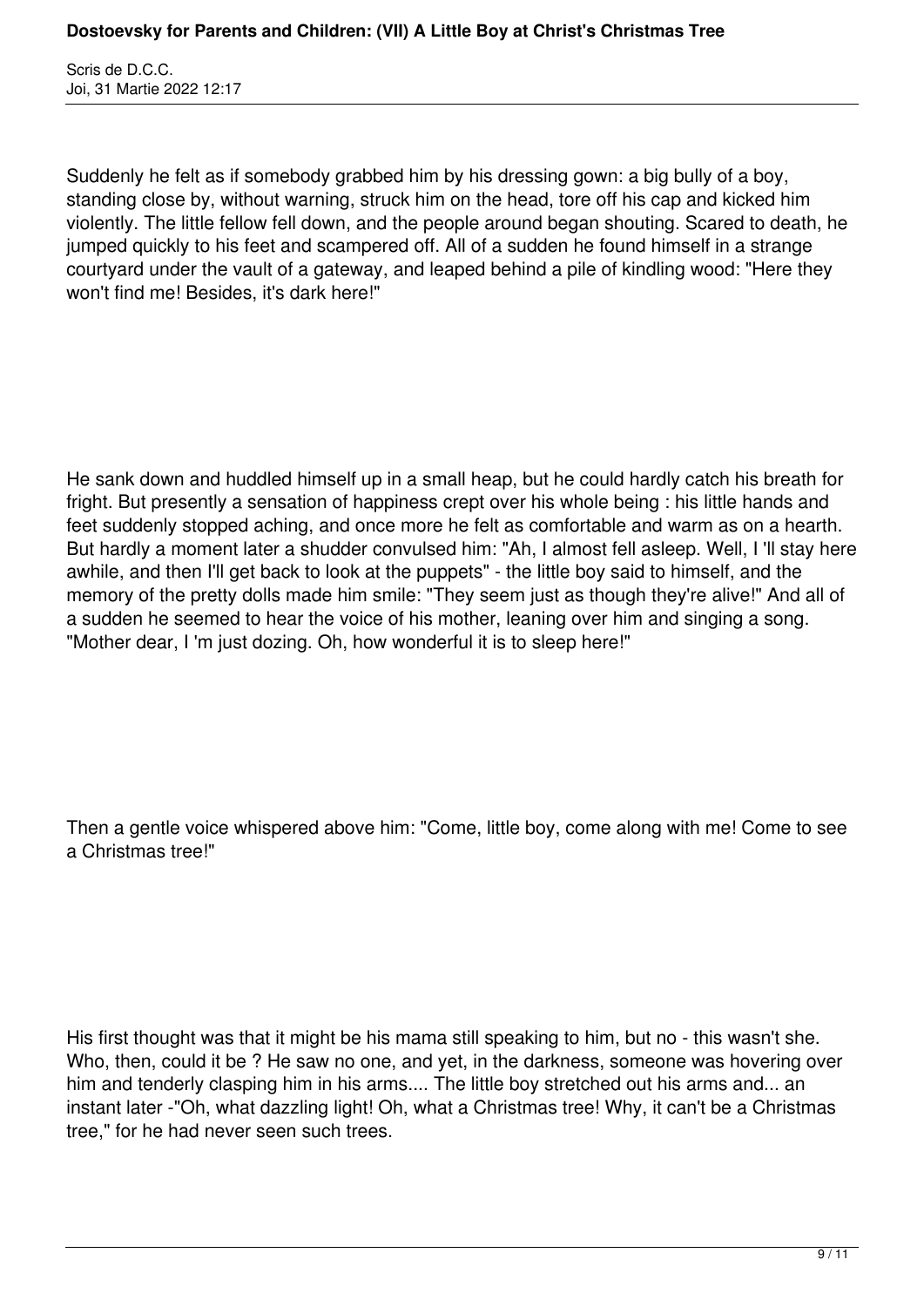Where is he now? -Everything sparkles and glitters and shines, and scattered all over are tiny dolls - no, they are little boys and girls, only they are so luminous, and they all fly around him; they embrace him and lift him up; they carry him along, and now he flies, too. And he sees: yonder is his mother; she looks at him, smiling at him so happily. "Oh , Mother! Mother! How beautiful it is here!" -exclaimed the little boy, and again he begins to kiss the children; he can hardly wait to tell them about those wee puppets behind the glass of the window.

"Who are you, little boys ? Who are you, little girls?" -he asks them, smilingly, and he feels that he loves them all. "This is Christ's Christmas Tree," -they tell him. "On this day of the year Christ always has a Christmas Tree for those little children who have no Christmas tree of their own."

And then he learned that these little boys and girls were all once children like himself, but some of them have frozen to death in those baskets in which they had been left at the doors of Petersburg officials; others had perished in miserable hospital wards ; still others had died at the dried-up breasts of their famine-stricken mothers (during the Samara famine); these, again, had choked to death from stench in third-class railroad cars. Now they are all here, all like little angels, and they are are with Christ, and He is in their midst, holding out His hands to them and to their sinful mothers.... And the mothers of these babes, they all stand there, a short distance off, and weep: each one recognizes her darling, her little boy, or her little girl - and they fly over to their mothers and kiss them and brush away their tears with their little hands, begging them not to cry, for they feel so happy here....

Next morning, down in the courtyard, porters found the tiny body of a little boy who had hidden behind the piles of kindling wood, and there had frozen to death. They also found his mother. She died even before he had passed away.